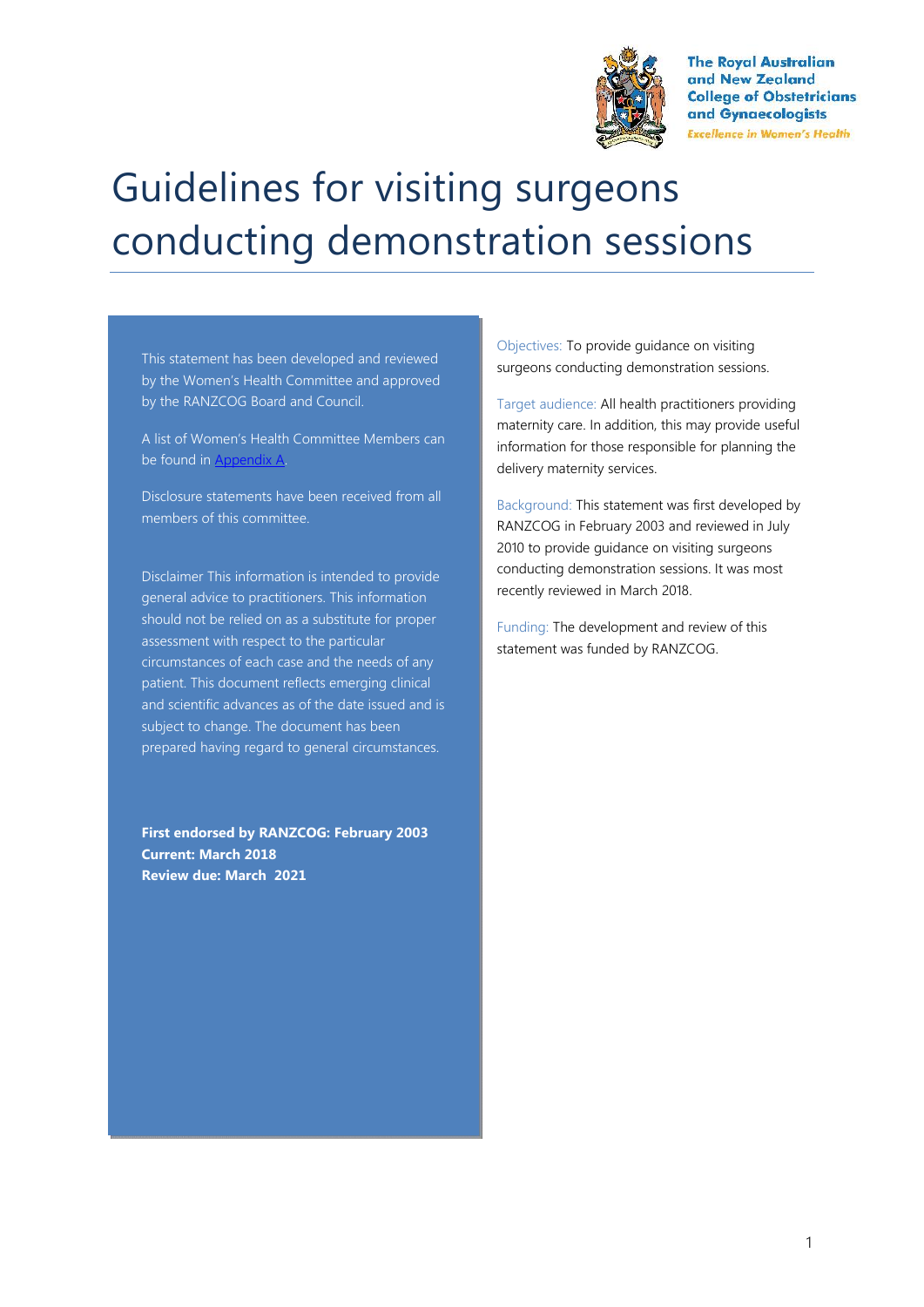# **Table of Contents**

| 1. |                                                                                     |  |
|----|-------------------------------------------------------------------------------------|--|
| 2. |                                                                                     |  |
| 3. |                                                                                     |  |
|    |                                                                                     |  |
|    | 3.2 What is to be expected of visiting surgeons conducting demonstration sessions?4 |  |
| 4. |                                                                                     |  |
| 5. |                                                                                     |  |
|    |                                                                                     |  |
|    |                                                                                     |  |
|    |                                                                                     |  |
|    |                                                                                     |  |
|    |                                                                                     |  |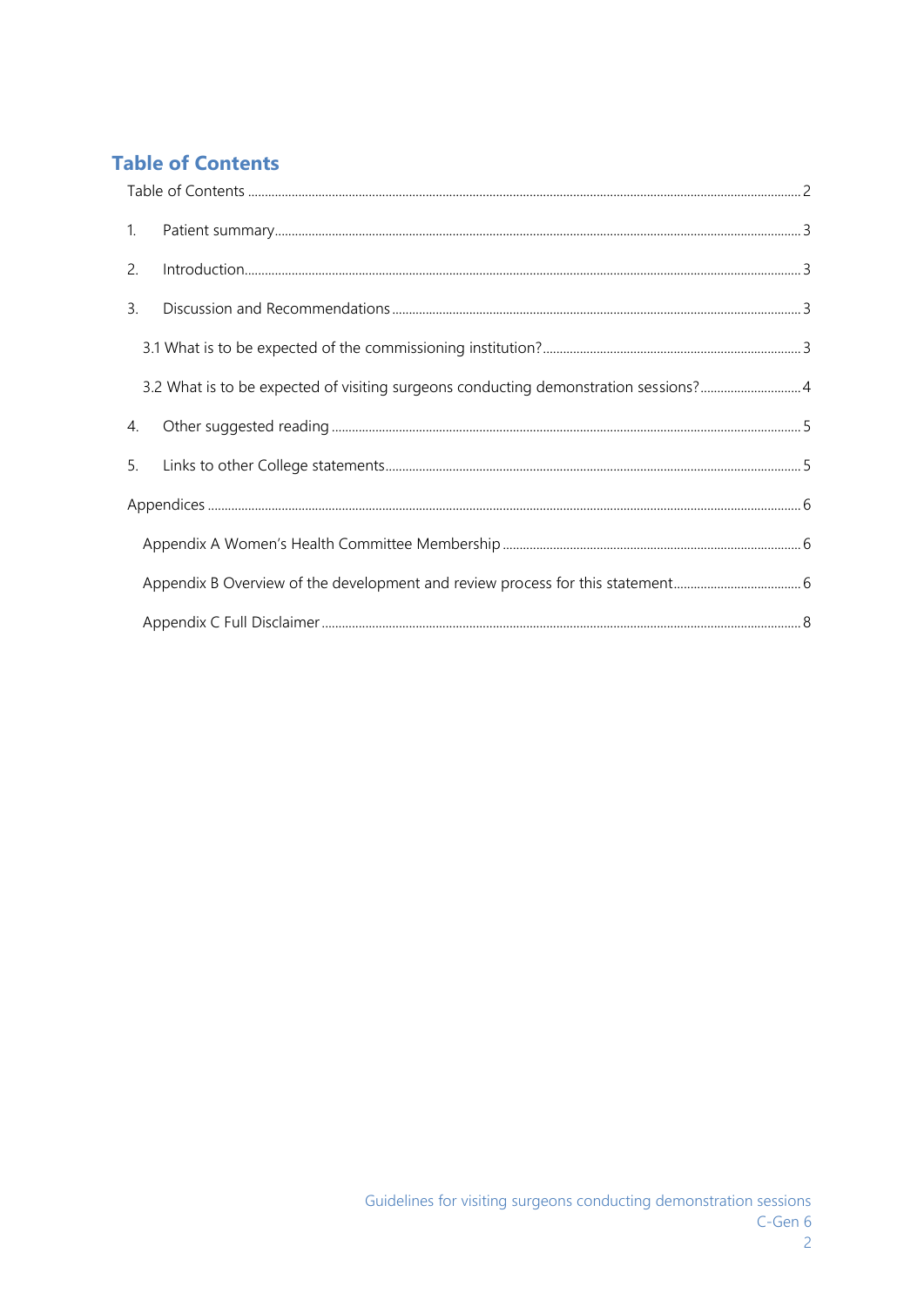## **1. Patient summary**

This document outlines the requirements and responsibilities of surgeons who are performing demonstration sessions.

## **2. Introduction**

Demonstration sessions are fundamental to the introduction of new surgical techniques and the acquisition of surgical skills. The nature of demonstration sessions demands the implementation of explicit rules and regulations to insure a positive outcome for the patient, the visiting surgeon, and the commissioning institution.

A *demonstration session* is the performance of a procedure, engagement of a technique or utilisation of a piece of equipment for the purposes of education.

A *surgeon* is defined as any person employing, demonstrating or mentoring a technique, procedure or piece of equipment.

A *visiting surgeon* is a surgeon not directly engaged by the institution holding the demonstration or workshop.

The *commissioning institution* is the health care facility that engages the visiting surgeon.

## **3. Discussion and Recommendations**

#### 3.1 What is to be expected of the commissioning institution?

- 1. The institution must be satisfied that the proposed procedure will be of benefit to the patient.
- 2. The institution must prospectively approve and accredit the visiting surgeon.
- 3. Experimental procedures must be approved by an appropriate institutional review board.
- 4. It is the responsibility of the commissioning institution to ensure that any new equipment to be employed during the procedure meets all relevant health and safety requirements and that staff members have been appropriately familiarised with the equipment.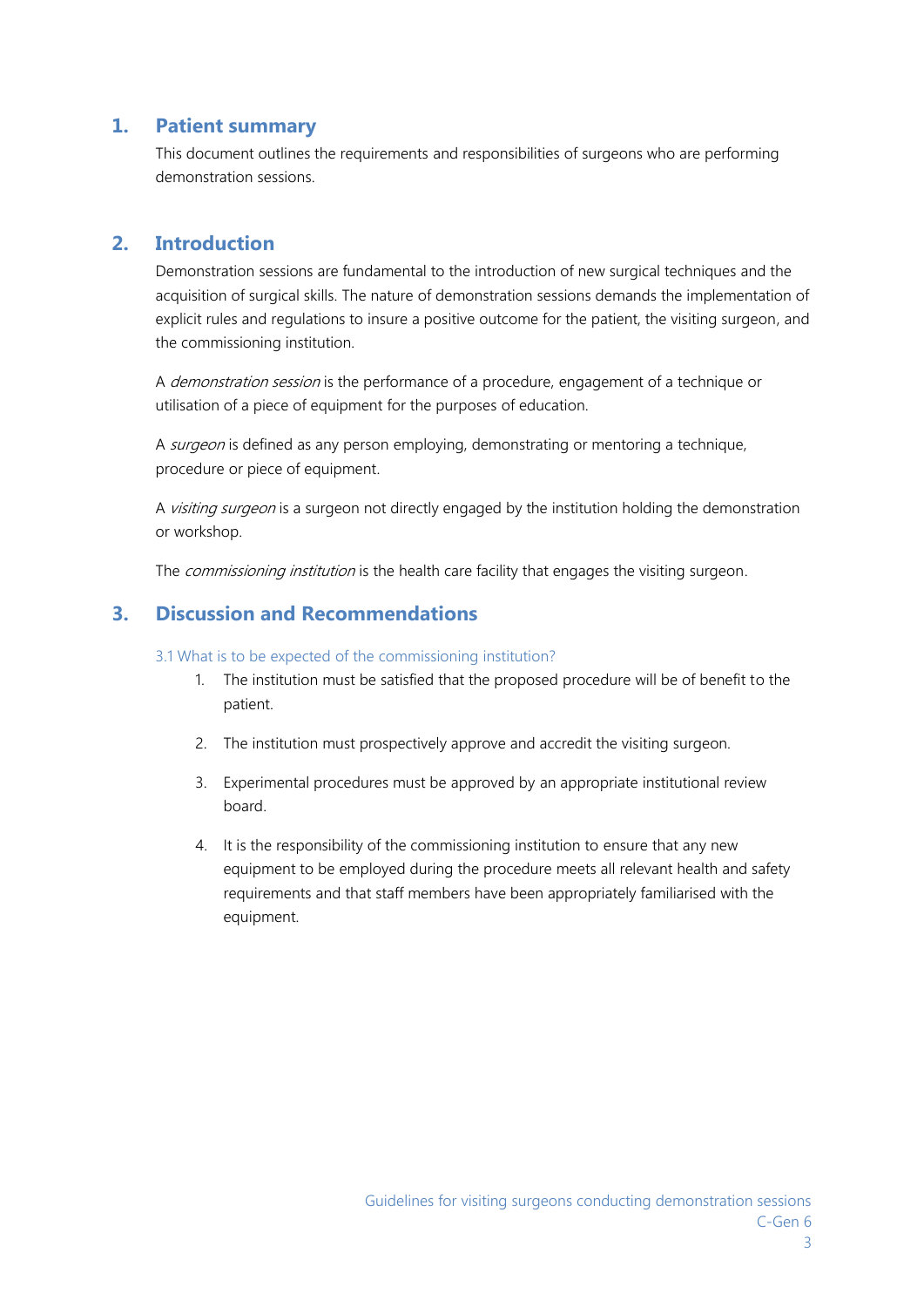#### 3.2 What is to be expected of visiting surgeons conducting demonstration sessions?

- 1. The visiting surgeon must be registered with the relevant Medical Board or Council.
- 2. The appointment of the visiting surgeon must be prospectively approved by the local credentialing committee of the Hospital being visited.
- 3. The visiting surgeon must prospectively provide evidence of appropriate medical indemnity for the planned procedure.
- 4. The visiting surgeon should meet and consult with the patient pre-operatively. This consultation should include:
	- a. a description of the proposed procedure;
	- b. a description of the proposed demonstration or workshop;
	- c. a description of the roles of other members of the surgical team, including any practical teaching element of the procedure;
	- d. a delineation of the lines of responsibility during the procedure and in the postoperative period;
	- e. informed consent for the proposed procedure;
	- f. informed consent for any live demonstration, transmission, recording and/or publication of the proposed procedure;
	- g. an acknowledgement that the patient may withdraw consent at any point prior to the procedure; and,
	- h. an acknowledgment of any material interest by the surgical team in the performance of the proposed procedure.
- 5. The visiting surgeon must be oriented to:
	- a. the theatre complex;
	- b. the anaesthetic staff;
	- c. the surgical assistants;
	- d. the nursing staff; and
	- e. the surgical equipment.
- 6. The visiting surgeon must liaise with a locally accredited RANZCOG Fellow. Lines of responsibility need to be clearly delineated for
	- a. case selection
	- b. suitability of the surgery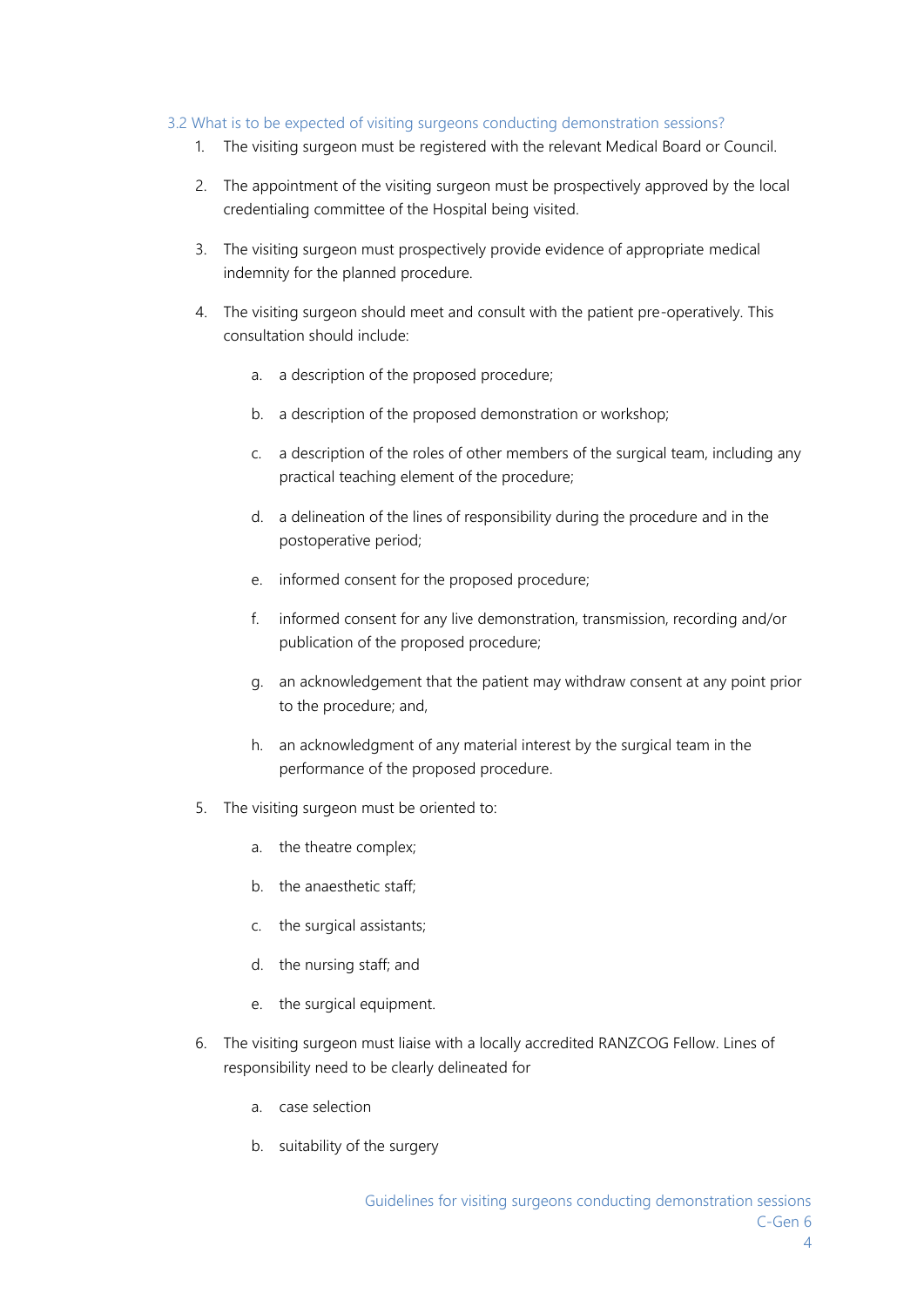- c. intraoperative performance
- d. postoperative care
- 7. The visiting surgeon should not leave the local area until satisfied that the patient is in a stable condition and unlikely to need their immediate care.
- 8. The visiting surgeon should be prepared to stay locally overnight (or longer) after certain higher-risk procedures, or where a significant complication has occurred or where the surgeon considers a significant complication may occur
- 9. If postoperative care has been delegated to another specialist:
	- a. the delegated specialist must not hand over care to another doctor without approval by the visiting surgeon.
	- b. the visiting surgeon must ensure that clear postoperative instructions are left.
	- c. the vising surgeon must maintain a clear line of communication with those providing postoperative care.

## **4. Other suggested reading**

RACS Position Paper on Live Transmission of Surgery http://www.surgeons.org/media/297141/2016-08-17\_pos\_fes-pst-008\_live\_transmission\_of\_surgery.pdf

## **5. Links to other College statements**

Guidelines for consent and the provision of information to patients in Australia regarding proposed treatment (C-Gen 02a)

https://www.ranzcog.edu.au/RANZCOG\_SITE/media/RANZCOG-

MEDIA/Women%27s%20Health/Statement%20and%20guidelines/Clinical%20-%20General/Consent and-provision-of-information-to-patients-in-Australia-(C-Gen-2a)-Review-July-2016.pdf?ext=.pdf

Evidence-based Medicine, Obstetrics and Gynaecology (C-Gen 15)

https://www.ranzcog.edu.au/RANZCOG\_SITE/media/RANZCOG-

MEDIA/Women%27s%20Health/Statement%20and%20guidelines/Clinical%20-%20General/Evidence based-medicine,-Obstetrics-and-Gynaecology-(C-Gen-15)-Review-March-2016.pdf?ext=.pdf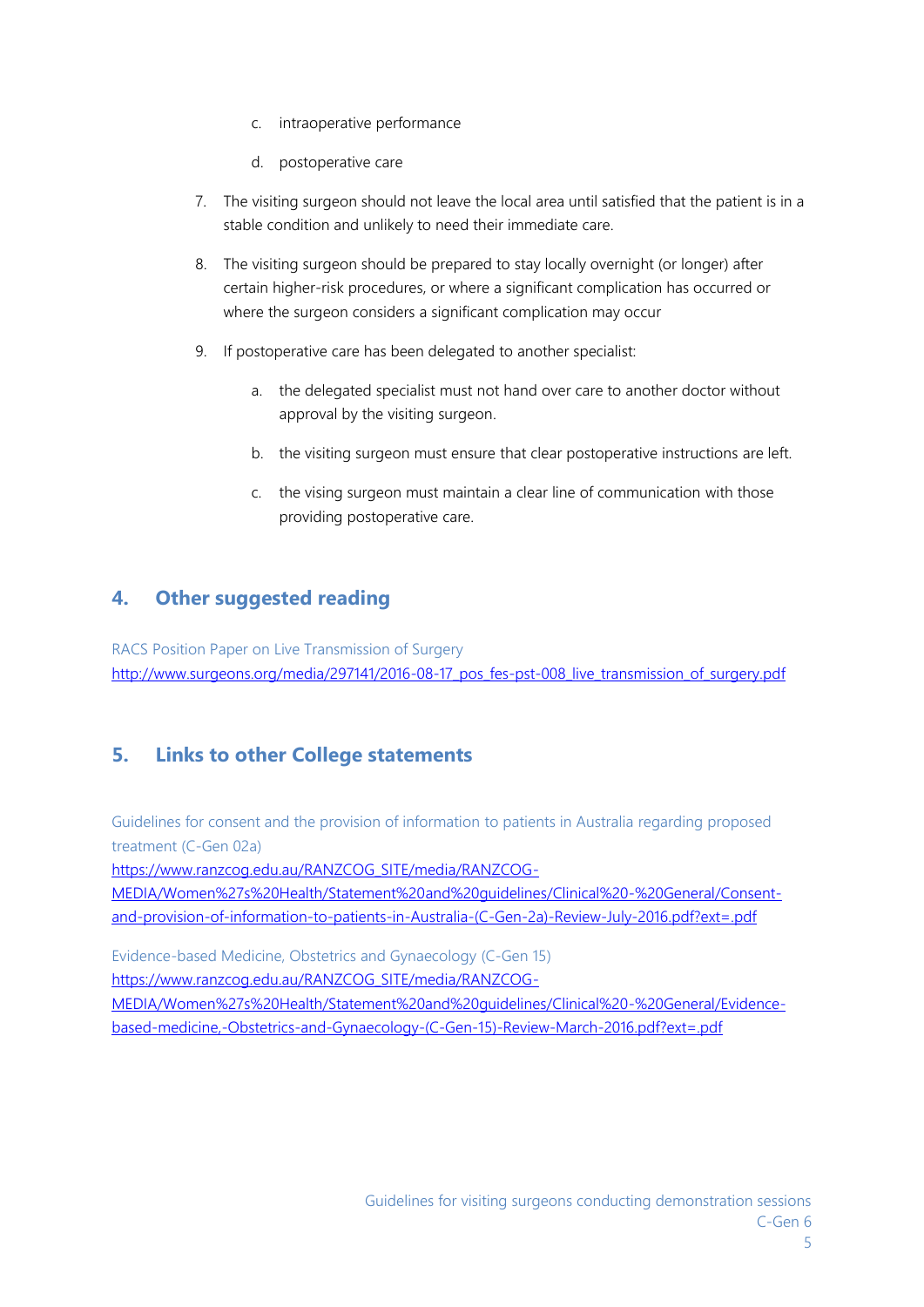# **Appendices**

| Name                              | Position on Committee           |
|-----------------------------------|---------------------------------|
| Professor Yee Leung               | Chair                           |
| Dr Joseph Sgroi                   | Deputy Chair, Gynaecology       |
| Associate Professor Lisa Hui      | Member                          |
| Associate Professor Ian Pettigrew | <b>EAC Representative</b>       |
| Dr Tal Jacobson                   | Member                          |
| Dr Ian Page                       | Member                          |
| Dr John Regan                     | Member                          |
| Dr Craig Skidmore                 | Member                          |
| Associate Professor Janet Vaughan | Member                          |
| Dr Bernadette White               | Member                          |
| Dr Scott White                    | Member                          |
| Associate Professor Kirsten Black | Member                          |
| Dr Greg Fox                       | College Medical Officer         |
| Dr Marilyn Clarke                 | Chair of the ATSI WHC           |
| Dr Martin Byrne                   | <b>GPOAC Representative</b>     |
| Ms Catherine Whitby               | <b>Community Representative</b> |
| Ms Sherryn Elworthy               | Midwifery Representative        |
| Dr Amelia Ryan                    | Trainee Representative          |

Appendix A Women's Health Committee Membership

## Appendix B Overview of the development and review process for this statement

## *i. Steps in developing and updating this statement*

This statement was originally developed in February 2003 and was most recently reviewed in the second half of 2013. The Women's Health Committee carried out the following steps in reviewing this statement:

- Declarations of interest were sought from all members prior to reviewing this statement.
- At the March 2018 face-to-face committee meeting, the existing consensus-based recommendations were reviewed and updated (where appropriate) based on the available body of evidence and clinical expertise. Recommendations were graded as set out below in Appendix B part iii). This statement was approved at the November 2013 face-to-face committee meeting.

## *ii. Declaration of interest process and management*

Declaring interests is essential in order to prevent any potential conflict between the private interests of members, and their duties as part of the Women's Health Committee.

A declaration of interest form specific to guidelines and statements was developed by RANZCOG and approved by the RANZCOG Board in September 2012. The Women's Health Committee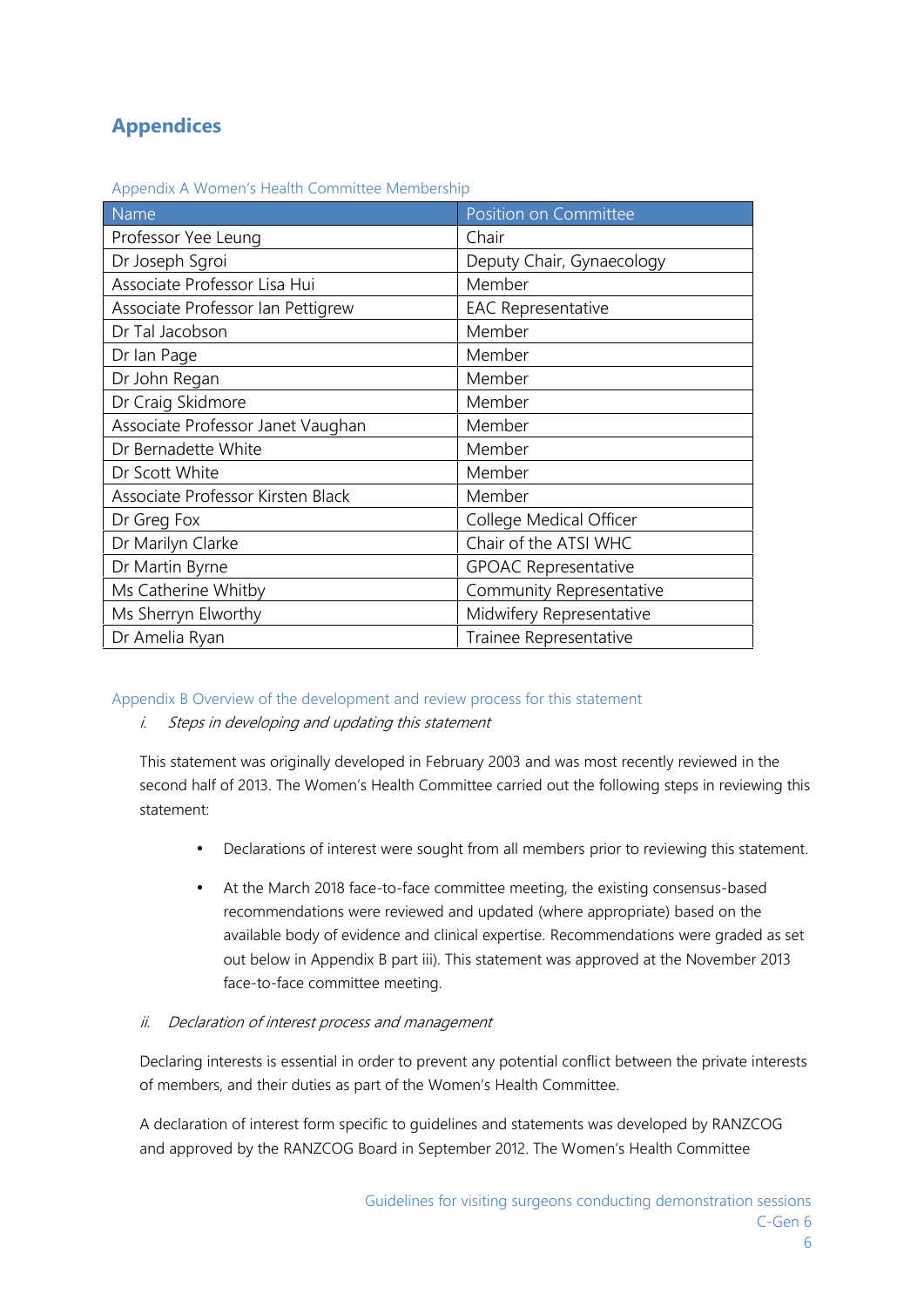members were required to declare their relevant interests in writing on this form prior to participating in the review of this statement.

Members were required to update their information as soon as they become aware of any changes to their interests and there was also a standing agenda item at each meeting where declarations of interest were called for and recorded as part of the meeting minutes.

There were no significant real or perceived conflicts of interest that required management during the process of updating this statement.

## *iii. Grading of recommendations*

Each recommendation in this College statement is given an overall grade as per the table below, based on the National Health and Medical Research Council (NHMRC) Levels of Evidence and Grades of Recommendations for Developers of Guidelines (2009). Where no robust evidence was available but there was sufficient consensus within the Women's Health Committee, consensus-based recommendations were developed or existing ones updated and are identifiable as such. Consensus based recommendations were agreed to by the entire committee. Good Practice Notes are highlighted throughout and provide practical guidance to facilitate implementation. These were also developed through consensus of the entire committee.

| Recommendation category |   | Description                                                                                                    |
|-------------------------|---|----------------------------------------------------------------------------------------------------------------|
| Evidence-based          | A | Body of evidence can be trusted to quide practice                                                              |
|                         | B | Body of evidence can be trusted to quide practice in most<br>situations                                        |
|                         | C | Body of evidence provides some support for<br>recommendation(s) but care should be taken in its<br>application |
|                         | D | The body of evidence is weak and the recommendation<br>must be applied with caution                            |
| Consensus-based         |   | Recommendation based on clinical opinion and expertise<br>as insufficient evidence available                   |
| Good Practice Note      |   | Practical advice and information based on clinical opinion<br>and expertise                                    |